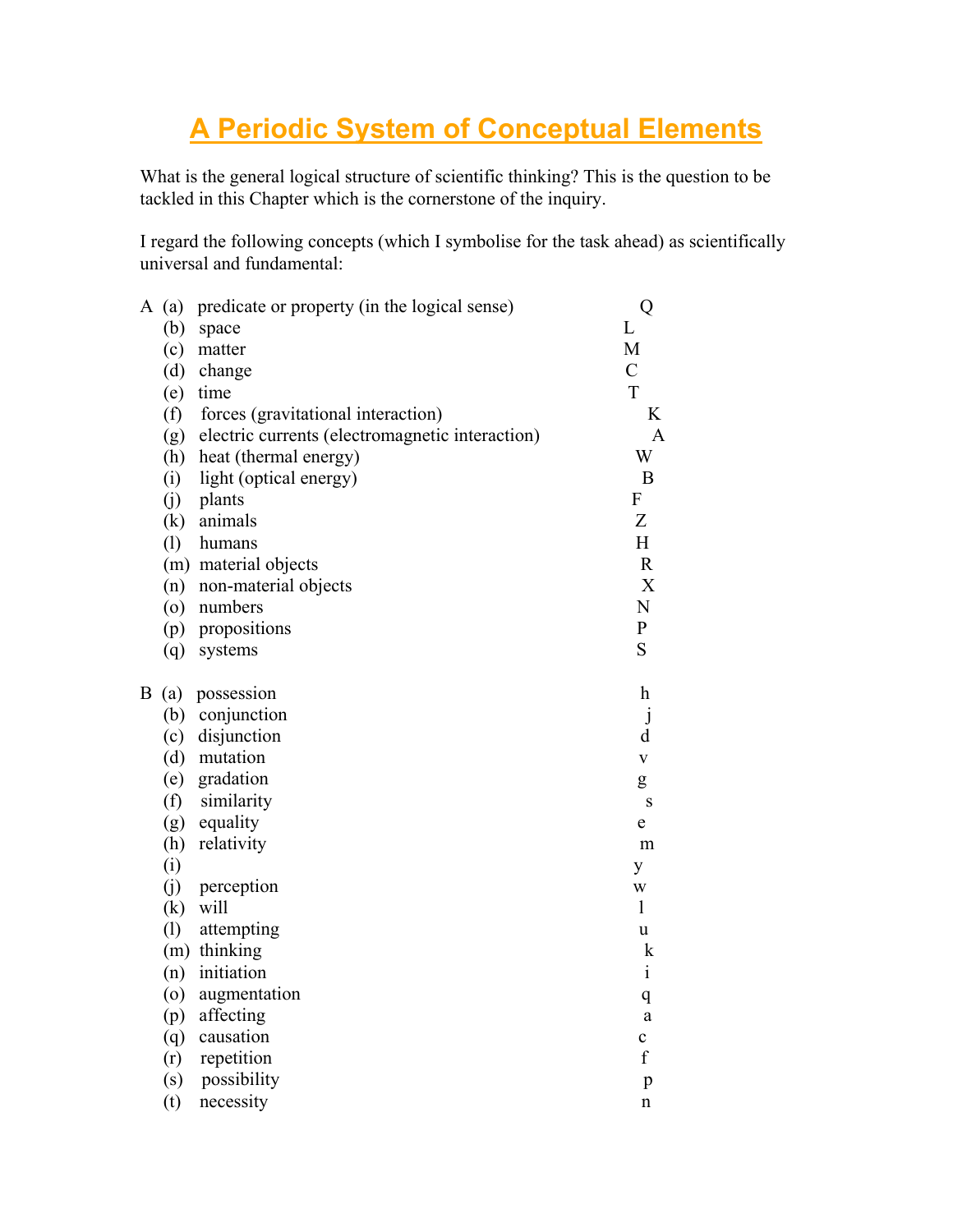A formal logician studies systems (S) of propositions (P) which, in turn, are obtained by ascribing properties (Q) to theoretical objects. A pure mathematician concentrates on spaces (L) and numbers (N). A pure physicist is interested in forms of matter (M), changes and states of matter (C), time (T) forces, (K), electric currents (A), thermal energy (W), optical energy (B) and material objects (R). A pure chemist studies transformations of matter. A pure biologist studies plants (F), animals (Z) and the special animal the human being (H).

In order to establish a connection between the concepts of both lists, I introduce the symbols nand to represent them. The symbol p stands for what I will call conceptual periods, i.e. Q, L, M,…N, P, S. The symbol W stands for what I label conceptual bonds, i.e. h, j, d,…f, p, n. Whenever the mind relates (or bonds) two entities from one or two conceptual periods, a conceptual union takes place according to the conceptual equation in (1).

- **1.**  $\mathbf{u}_{1} \mathbf{u}_{2} = \mathbf{u}_{1} \mathbf{u}_{1} + \mathbf{u}_{2} \mathbf{u}_{2}$ where =  $\mathbf{u}_1 \mathbf{B}_1$  and  $\mathbf{u}_2 \mathbf{B}_2$  are conceptual elements. The equation in (1) can be read as "Pie-one omega pie-two equals pie-one gamma-one plus pie-two-gamma-two". Taking the bonds one at a time, we write down equations (2)-(24)
- **2.** for the possessive bond  $\pi_1$  h  $\pi_2 = \pi_1$  h +  $\pi_2$  o
- **3.** for the conjunctive bond  $\pi_1$  j  $\pi_2 = \pi_1$  j +  $\pi_2$  o
- **4.** for the disjunctive bond  $\pi_1$  d  $\pi_2 = \pi_1$  d +  $\pi_2$  o
- **5.** for the mutative bond  $n_1 v n_2 = n_1 v + n_2 r$
- **6.** for the gradative bond  $\pi_1$  g  $\pi_2 = \pi_1$  g +  $\pi_2$  o
- **7.** for the similative bond  $\pi_1$  s  $\pi_2 = \pi_1$  s +  $\pi_2$  o
- **8.** for the equative bond  $n_1 e n_2 = n_1 e + n_2 o$
- **9.** for the relative bond
- $\mathbf{u}_1 \mathbf{m} \mathbf{u}_2 = \mathbf{u}_1 \mathbf{m} + \mathbf{u}_2 \mathbf{0}$
- **10.** for the directive bonds (10) (13)

```
\mathbb{1}_{1} y \mathbb{1}_{2} = \mathbb{1}_{1} y + \mathbb{1}_{2} o
```
- **11.** for the perceptive bond  $\mathbb{1}_{1}$  w  $\mathbb{1}_{2} = \mathbb{1}_{1}$  w +  $\mathbb{1}_{2}$  o
- **12.** for the volitive bond  $\pi_1$  l  $\pi_2 = \pi_1$  l +  $\pi_2$  o
- **13.** for the probative bond  $n_1 u_1 u_2 = n_1 u + n_2 r$
- **14.** for the cogitative bond  $\pi_1$  k  $\pi_2 = \pi_1$  k +  $\pi_2$  r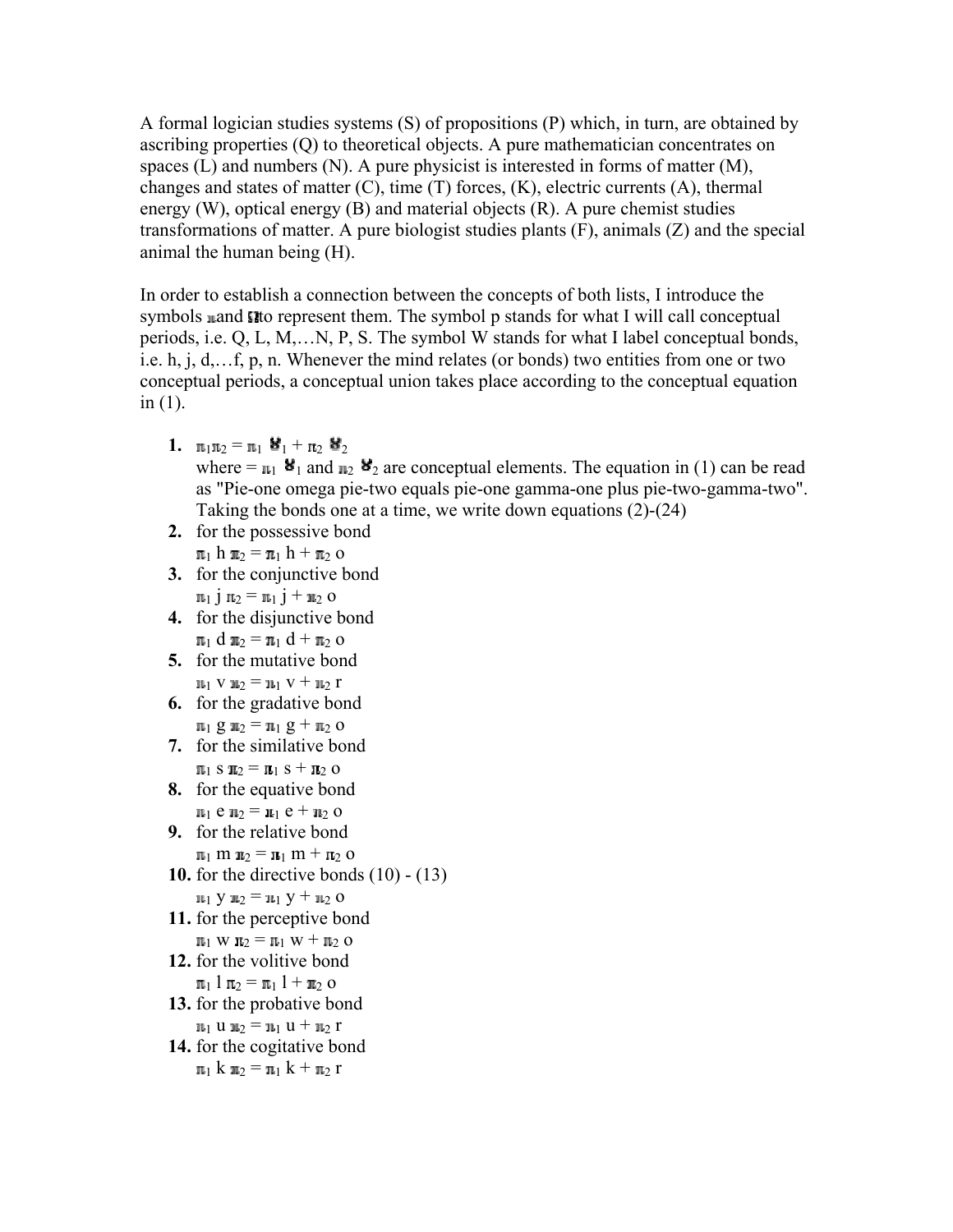**15.** for the initiative bond

 $\pi_1$  i  $\pi_2 = \pi_1$  i +  $\pi_2$  r

**16.** for the augmentative bond

 $\pi_1$  q  $\pi_2 = \pi_1$  q +  $\pi_2$  r

- **17.** for the affective bond  $n_1$  a  $n_2 = n_1$  a +  $n_2$  b
- **18.** for the causative bond

```
\pi_1 c \pi_2 = \pi_1 c + \pi_2 r
```
- **19.** for the repetitive bond  $\pi_1$  f  $\pi_2 = \pi_1$  f +  $\pi_2$  r
- **20.** for the possibility bond  $\mathfrak{u}_1$  p  $\mathfrak{u}_2 = \mathfrak{u}_1$  p +  $\mathfrak{u}_2$  r
- 21. for the necessity bond  $\pi_1$  n  $\pi_2 = \pi_1$  n +  $\pi_2$  r

In (1)  $\mathbf{B}_1$  and  $\mathbf{B}_2$  are variables for conception groups. Consequently,  $\mathbf{n}_1$  h,  $\mathbf{n}_2$  o,  $\mathbf{n}_1$ j,  $\pi_1$  d...  $\pi_2$  r, ...  $\pi_2$  b... ...  $\pi_2$  n are conceptual elements. Let these elements be systematised in Table 1.

The 341 conceptual elements in the periodic system of conceptual elements are arranged according to increasing conceptual complexity or dependence. As soon as we agree to start with properties  $(O)$ , we must posit space  $(L)$ . Matter occupies space. When matter undergoes change (C), the concept of time (T) becomes possible. Force (K) presupposes or depends on L, M, C and T. Electric currents are electrons (M) in motion. Electrical energy is transformable into thermal energy (W). Biotic periods F, Z and H depend on changes in the preceding periods. H is more complex than  $Z$ ; and  $Z$  is more complex than  $F$ . Matter  $(M)$ manifests itself in objects R. The human mind produces non-material objects X, numbers N, propositions P. Finally, there are natural and human-made systems S.

The left-hand side of (1) can be used to formalise propositions in a calculus, which I am presenting here. Prior to examples of formalisation in  $(22)$ - $(121)$  let me present the conceptual periods, the conceptual bonds together with their mode of reading and, to facilitate the learning of the symbols, the motivation of the choice of the letters.

| Symbols      | Mode of reading |                    | Motivation   |
|--------------|-----------------|--------------------|--------------|
| Q            | property        |                    | "quality"    |
|              | space           |                    | "length"     |
| M            | matter, mass    |                    | "mass"       |
| C            | change          |                    | "change"     |
| T            | time            |                    | "time"       |
| K            | force           | Ger. Kraft "force" |              |
| $\mathbf{A}$ | electric matter |                    | "ampere"     |
| W            | thermal energy  | Ger. Wrme "heat"   |              |
| B            | optical energy  |                    | "brightness" |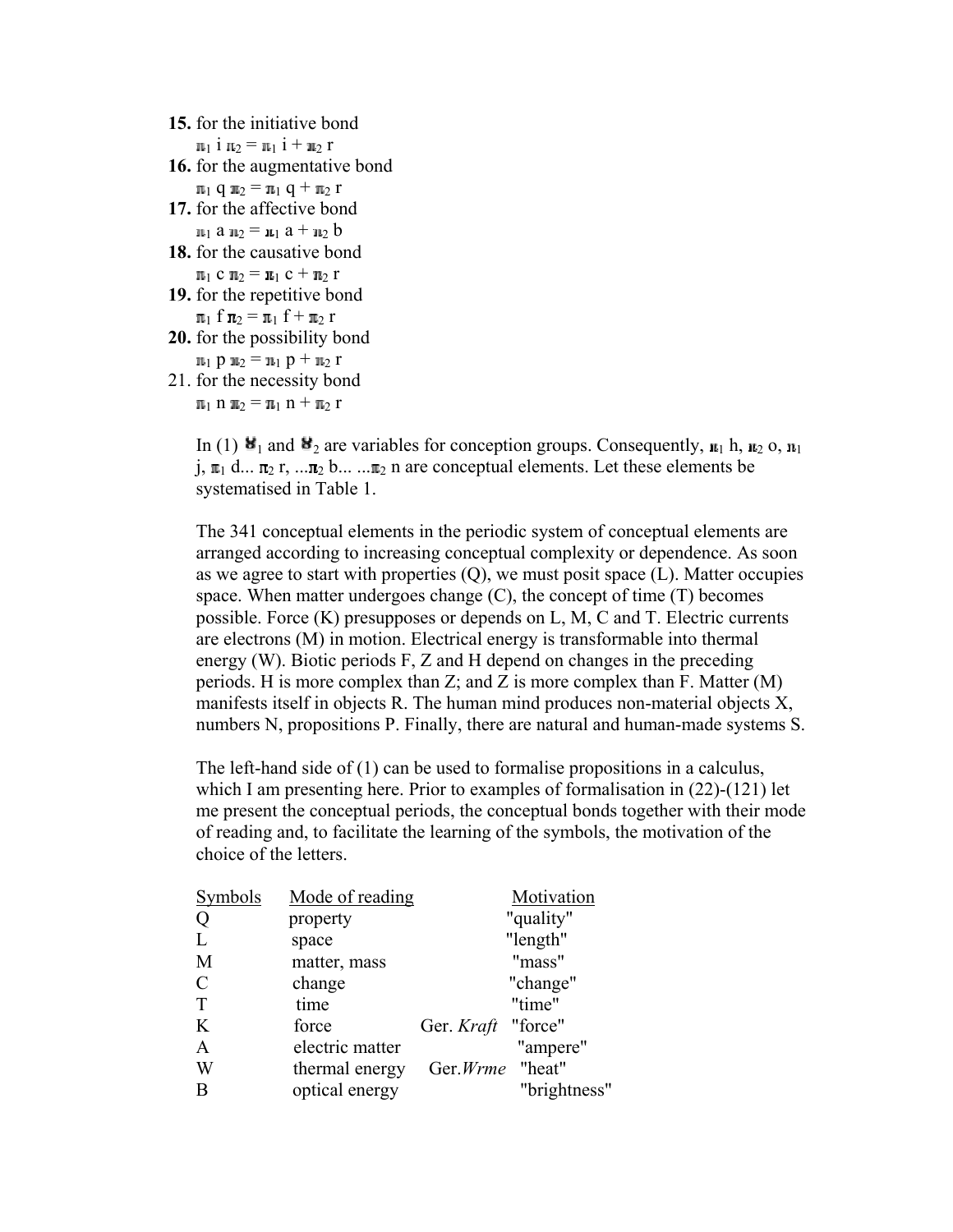| $\boldsymbol{F}$          | plant                    | Ger. <i>Pflanze</i> "plant"                 |  |
|---------------------------|--------------------------|---------------------------------------------|--|
| Z                         | animal                   | Gk zoon                                     |  |
| H                         | human                    | Lat. humanus "human"                        |  |
| $\mathbf R$               | material object Lat. res | "thing"                                     |  |
| $\mathbf X$               |                          | non-material object (to be specially noted) |  |
| $\mathbf N$               | number                   | "number"                                    |  |
| ${\bf P}$                 | proposition              | "proposition"                               |  |
| S                         | system                   | "system"                                    |  |
| $\boldsymbol{\mathrm{h}}$ | has, is                  | "has"                                       |  |
| $\dot{j}$                 | and                      | "joins"                                     |  |
| d                         | or                       | "disjoins"                                  |  |
| $\mathbf V$               | becomes                  | "varies"                                    |  |
| g                         | is greater than          | "greater"                                   |  |
| S                         | is similar to            | "similar"                                   |  |
| e                         | equals                   | "equals"                                    |  |
| m                         | is in                    | "medium"                                    |  |
| y                         |                          | faces [according to usual practice in       |  |
|                           |                          | mathematics and physics]                    |  |
| W                         | perceives                | Ger. wahrnehmen<br>"to perceive"            |  |
| 1                         | likes (to)               | "likes"                                     |  |
| u                         | attempts to              | "undertakes"                                |  |
| k                         | thinks that              | "cogitates                                  |  |
| $\mathbf{i}$              | begins to                | "initiates"                                 |  |
| q                         | intensifies              | "quickens"                                  |  |
| a                         | acts on                  | "affects"                                   |  |
| $\mathbf c$               | brings about             | "causes"                                    |  |
| f                         | repeats                  | "-fold"                                     |  |
| p                         | can                      | "possibility"                               |  |
| $\mathbf n$               | must                     | "necessity"                                 |  |

Groups 2, 6 and 19 are the groups of bearer, result and affected respectively; but they are not required at this stage of the exposition. To be particularly noted are the following modified and logical symbols:

**(a)**  $\Omega$  is the contradictive of  $\Omega$ .  $(b)$   $\exists \forall$  are logical quantifiers. **(c)** o**'** is a non **-** o ; o**.** is the contradictive of o. **(d)**  $\Omega'$  is the negated  $\Omega$ . (e)  $\mathbf{\Omega}^-$  is a contrapositive of **a** such that if  $o_1$   $\mathbf{\Omega}o_2$  is a union, then  $o_2$   $\mathbf{\Omega}^- o_1$  is the same union; i.e.  $\left[0_2 \mathbf{I} \cdot \mathbf{0}_1\right]$  $=$  def.[  $o_1$   $\Omega o_2$ ]

**(f)**  $[\mathbf{0}_1 \ \mathbf{\Omega}^0 \ \mathbf{0}_2)] = \text{def}$  [[ $[\mathbf{0}_1 \ \mathbf{\Omega}^1 \ \mathbf{0}_2] \ \mathbf{j} [\mathbf{0}_1 \ \mathbf{\Omega}^1 \ \mathbf{0}_2]$  i.e.  $\mathbf{\Omega}^0$  is the neutral of  $\mathbf{\Omega}$ .

 $(g)$  o<sup>0</sup> is the neutral of o.

**22.** Ali is in the house.

 $H$  m L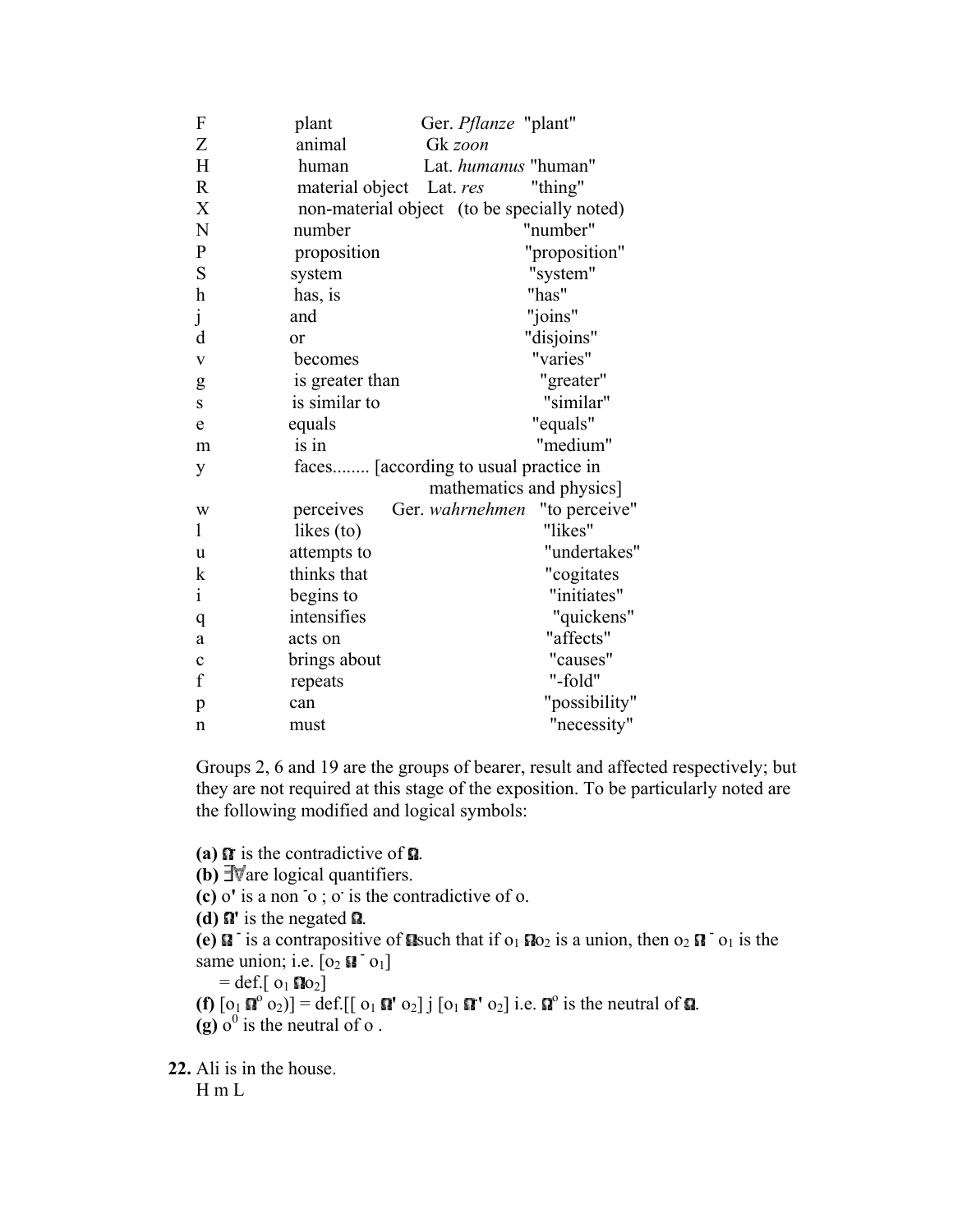| 23. Kaguta's car is red.                                                                     |
|----------------------------------------------------------------------------------------------|
| R h Q                                                                                        |
| 24. The road widens here.                                                                    |
| $[[L_0 \, h \, Q'] \, v \, [L_0 \, h \, Q]] \, m \, L$                                       |
| 25. This crucible contains molten steel.                                                     |
| $R_1$ m $R_0$                                                                                |
| 26. Ice is frozen water.                                                                     |
|                                                                                              |
| $R_1$ h $R_2$                                                                                |
| 27. The workmen spoiled the carpet with their boots.                                         |
| $[R_1 h Q']$ v $[R_1 h Q]$                                                                   |
| $R_2$ c [[ $R_1$ h Q'] v [ $R_1$ h Q ]]                                                      |
| H c $[R_2 c   [R_1 h Q'] v   R_1 h Q]]$                                                      |
| 28. The liquid boiled.                                                                       |
| [R h Q'] v [R h Q]                                                                           |
| 29. John boiled the liquid.                                                                  |
| H c [R h Q'] v [R h Q]]                                                                      |
| <b>30.</b> John opened the door with the key.                                                |
|                                                                                              |
| $[R_1 \, h \, Q']$ v $[R_1 \, h \, Q]$ (The door opened.)                                    |
| $R_2$ c [[ $R_1$ h Q'] v [ $R_1$ h Q]] (The key opened the door.)                            |
| Thus, Hc $[R_2 c   [R_1 h Q'] v [R_1 h Q]]$                                                  |
| <b>31.</b> A thief broke my mother's bowl.                                                   |
| H c $[ [R h Q'] v [R h Q]]$                                                                  |
| <b>32.</b> My mother's bowl was broken by a thief.                                           |
| [ [R h Q'] v [R h Q]] c] H                                                                   |
| 33. The hammer smashed the glass.                                                            |
| $R_2$ c [[ $R_1$ h Q'] v [ $R_1$ h Q]]                                                       |
| 34. The hammer struck the glass.                                                             |
| $R_2$ a $R_1$                                                                                |
| 35. Caesar was assassinated in Rome.                                                         |
|                                                                                              |
| $[H_1 h Q']$ v $[H_1 h Q]$ (Caesar died.)                                                    |
| $H_2$ c [[H <sub>1</sub> h Q'] v [H <sub>1</sub> h Q]] (H <sub>2</sub> assassinated Caesar.) |
| $[[H_1 h Q'] v [H_1 h Q]] c H_2$ (Caesar was assassinated by H <sub>2</sub> .)               |
| $[[[H_1 h Q'] v [H_1 h Q]] c H_2] m L$                                                       |
| 36. The terrorists sent the Prime Minister a letter bomb.                                    |
| H c [R m' H] v [R m H <sub>1</sub> ]]                                                        |
| 37. Ruth knitted Bryan a sweater.                                                            |
| $[H_1 c[R'v R]]$ j $[H_1 c [[H_2 h R'] v [H_2 h R]]]$                                        |
| 38. Ali bakes.                                                                               |
| H c C                                                                                        |
| 39. Ali bakes in the kitchen.                                                                |
|                                                                                              |
| [H c C] m L                                                                                  |
| 40. John believed that he would win.                                                         |
| $H k$ [[H h Q'] v [H h Q]]                                                                   |
| 41. He $(H_1)$ and his wife $(H_2)$ are coming.                                              |
| $[[H_1 j H_2] m L' ] v [[H_1 j H_2] m L ]$                                                   |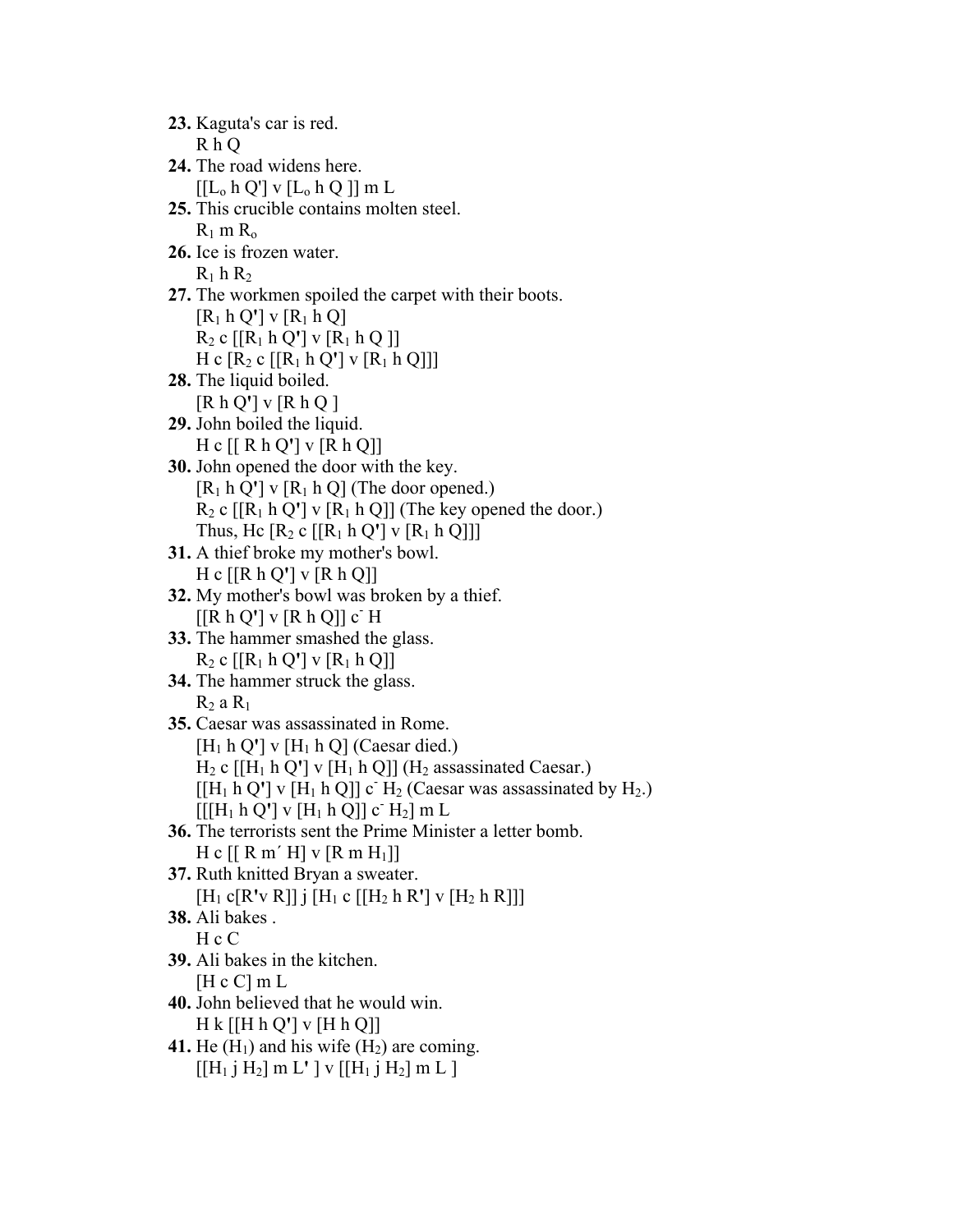| 42. The farmer loaded the truck $(R_2)$ with hay $(R_1)$ .        |
|-------------------------------------------------------------------|
| H c $[[R_2 \,]\,R']\,V$ $[R_2 \,]\,R_1]$                          |
| <b>43.</b> The farmer loaded hay $(R_1)$ onto the truck $(R_2)$ . |
| H c $[[R_1 m' R_2]$ v $[R_1 m R_2]]$                              |

- **44.** The eclipse of the sun is tomorrow. C m T
- 45.  $7 + 9 = 16$

```
[N_1 j N_2] e N
```
**46.**  $7 < 9$ 

 $N_1$  g  $N_2$ 

- **47.** 7 is a prime number. N h Q
- **48.** Germans are Europeans.  $\forall H$  [H h Q]
- **49.** Professor Walusimbi is a member of the Faculty.  $H h^2 X$
- **50.** The helium atom has two electrons.  $R$  h  $[R_1$  j  $R_2]$

## 51. $9 > 7$

 $N_2$  g  $N_1$ **52.** 3.142 is approximately equal to 22/7.

$$
N_1
$$
s  $N_2$ 

53. 
$$
\sigma^{\sqrt{2}} 2 x dx = 4
$$
  
N<sub>1</sub> e N<sub>2</sub>

- **54.** The solution turns red. [R h Q**'**] v [R h Q]
- **55.** The earth R rotates about its axis L.  $[ [R_1 \, m L_1] \, v [R_1 \, m L_2] ] \, m L$
- **56.** A stream of electrons strikes a metal target.  $R_1$  a  $R_2$
- **57.** The stream of electrons R causes the emission of x-rays. R c [B**'** v B]
- **58.** A chemist smells chlorine. H w M
- **59.** The cat wants to jump. Z l  $[[Z m L_1] v [Z m L_2]] z L]$
- **60.** The cat tries to jump. Z u  $[[Z \, m L_1] \, v \, [Z \, m L_2]]$  z L ]
- **61.** Ali learns Chinese.

## $H c [H w X]$

- **62.** The piece of litmus paper turns either blue or red. [[ R h Q**'**1] j [R h Q**'**2]] v [[R h Q1] d [R h Q2]]
- **63.** Frowning is a sign of disapproval.  $C_1$  e  $C_2$
- **64.** Kenyans remember the colonial period. H k [H m T**.** ]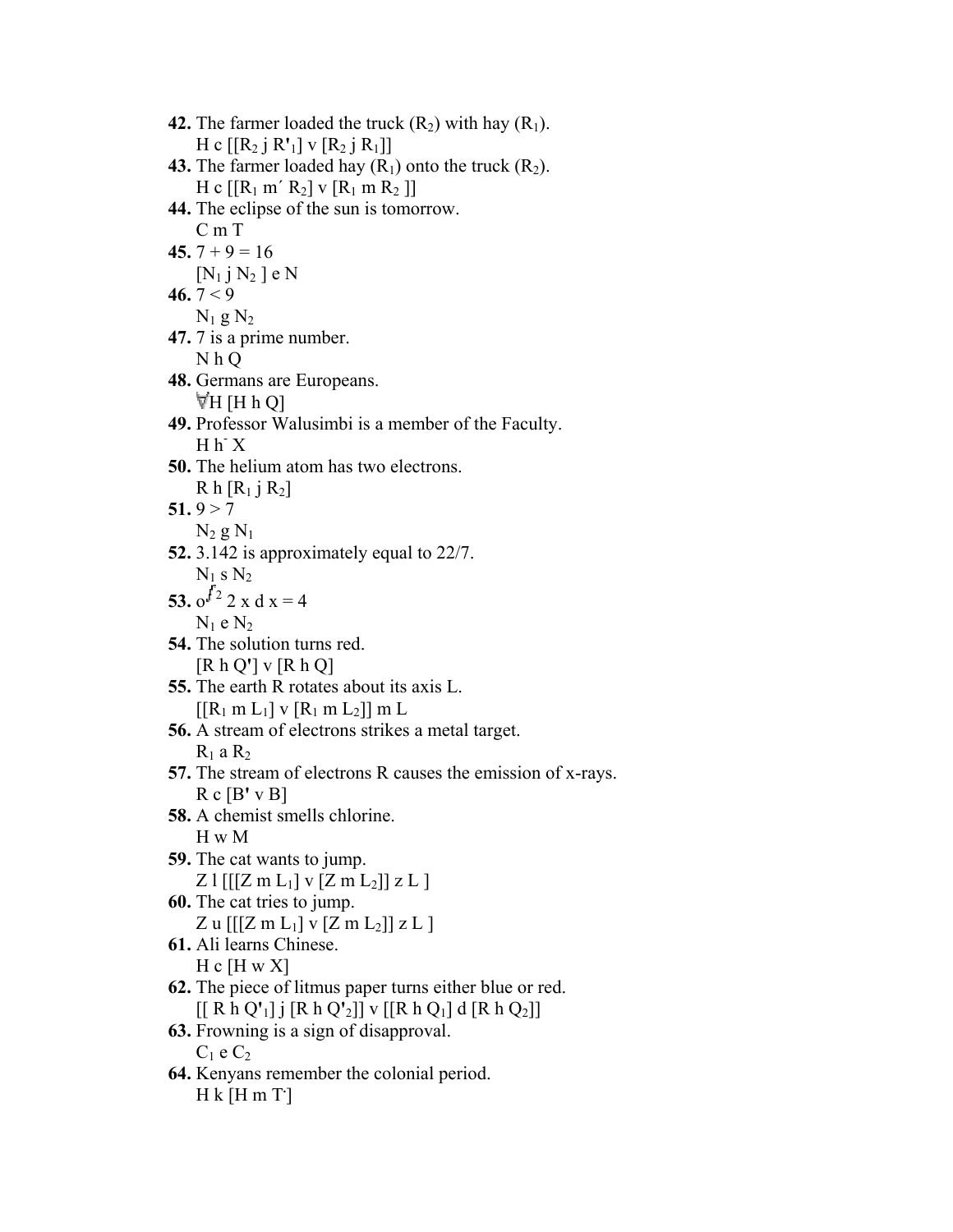**65.** The girl prefers the book Ro.  $\exists R \left[ [H \, 1 \, R_o \right] g \left[ H \, 1 \, R \right] \right]$ **66.** The lawyer believes the statement. H k P **67.** The lawyer withholds the statement.  $H k P<sup>o</sup>$ **68.** The lawyer understands the statement. H w P **69.** The lawyer contrives a statement.  $H c [[P' v P ] j [H k P<sup>o</sup>]]$ **70.** Light travels through a vacuum.  $[[B \ m L_1] \ v [B \ m L_2]] \ m L$ **71.** Sound travels through a copper wire.  $[[C m L_1] v [C m L_2]] m R$ **72.** The volume L of the gas R increases.  $[R h L_1] q [ R h L_2]$ **73.** The post office L1 is to the right of the bank  $L_2$ .  $[L_1 \text{ m } L]$  x  $L_2$ **74.** John climbed up on the mountain Ro.  $H c$  [ [H m L<sub>1</sub> ] v [H m L<sub>2</sub>]] z R<sub>0</sub>] **75.** John climbed the mountain. H a R **76.** She is happy. H h Q **77.** The Sahara is hot. L h Q **78.** Last night was warm. T**.** h Q **79.** The show was interesting. C h Q **80.** It is windy.  $[K \, m L_1]$  v  $[K \, m L_2]$ **81.** He was at school. H m L **82.** She got into the car. [H m R**'**] v [ H m R] **83.** The meeting is at eight. C m T **84.** He was working. H c C **85.** She is standing. H h Q **86.** The wind is blowing.  $[K m L_1] v K m L_2]$ **87.** It is raining.  $[M m L'] v [M m L]$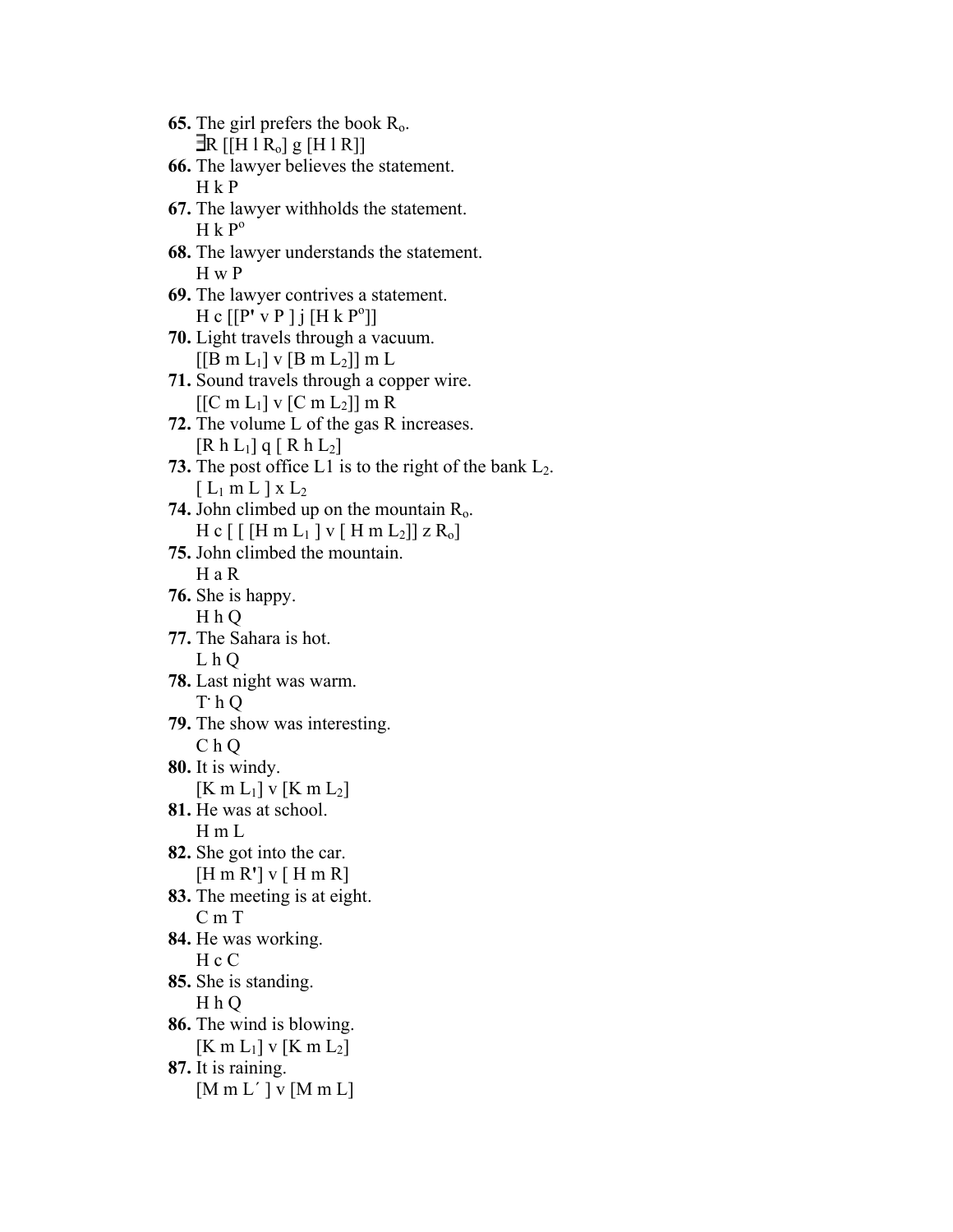**88.** Lighting struck the house. C a R **89.** He is holding a knife.  $H c [H c [R m L]]$ **90.** She has a car. H h R **91.** I wrote a letter. H c [R**'** v R] **92.** He has left the town. [H m L] v [ H m L**'**] **93.** The meeting lasted two hours.  $[C \text{ m } T_1]$  v  $[C \text{ m } T_2]$ **94.** Time passes.  $T_1$  v  $T_2$ **95.** AB meets CD  $L_1$  a  $L_2$ **96.** He knows the Pythagorean Theorem. H h P **97.** The variable approaches 0.  $[X y N] y [X s N]$ **98.** The variable assumes the value 0. [X e**'** N] v [X e N] **99.** Ali cooked the rice in a pot. H c [ [ [R h Q**'** ] v [R h Q] m Ro] **100.** Ali cooked the rice in the kitchen. H c [[R h Q**'** ] v [R h Q] m Ro] m L **101.** Fatuma gave the book to Ali.  $H_1$  c  $[[H_2 a' R]$  v  $[H_2 a R]]$ **102.** He turned traitor. [H h Q**'**] v [H h Q] **103.** He threw the ball upwards.  $H c$  [[R m H] v [ R m L ]] **104.** The curtains disappeared. [[R m L ] j [ H p [ H w R]]] v [[ R m L**'** ] j [ H p**'** [ H w R]]] **105.** The bus seats thirty.  $H p [ H m R ]$ **106.** They had an argument yesterday. [H c C ] m T**. 107.** The revolver made her afraid. R c [[ H h Q**'**] v [ H h Q]] **108.** I found it strange.  $H k [ X h Q]$ **109.** He resembles his father.  $H_1$  s  $H_2$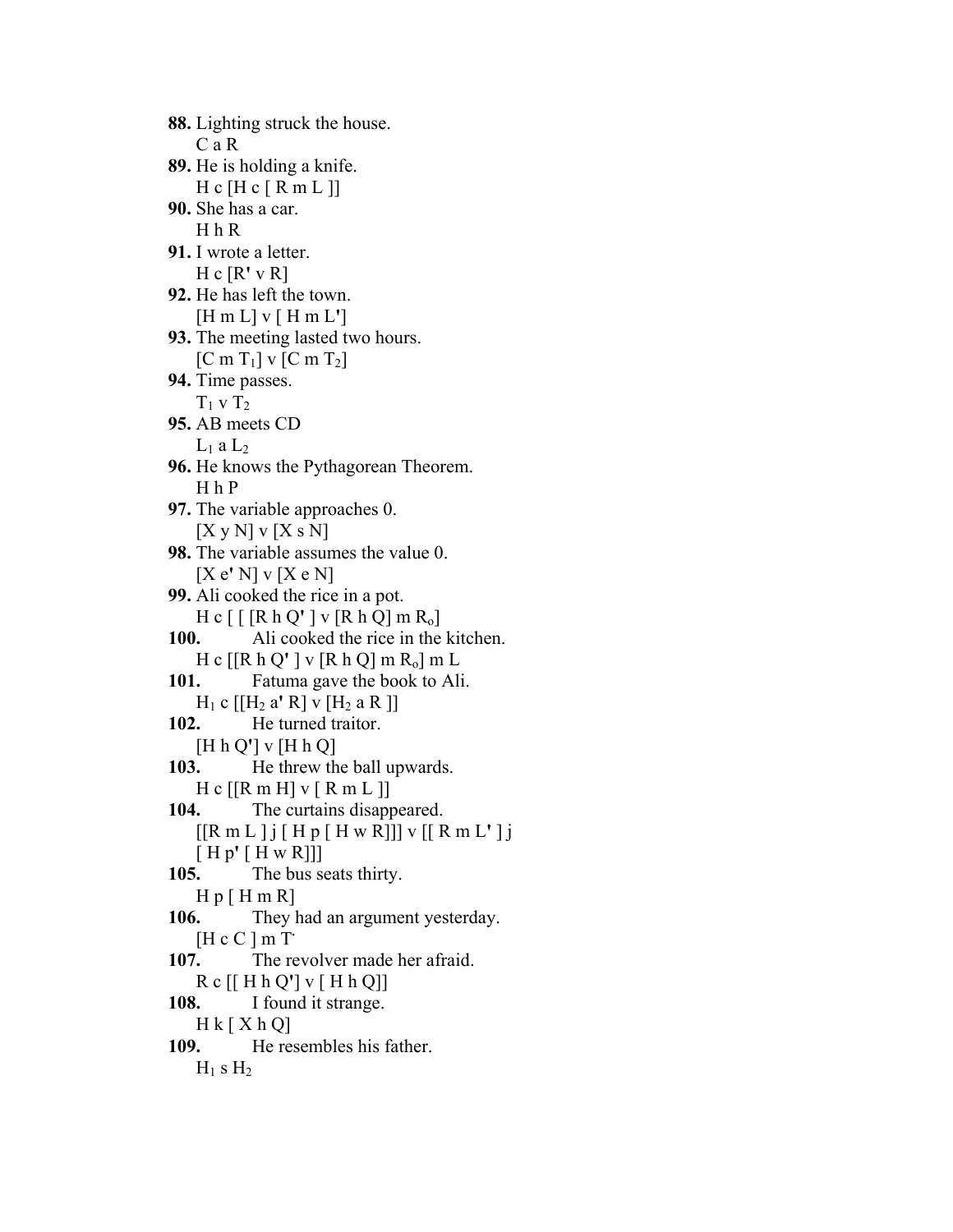**110.** I am taking the bus. H c  $[[H \, m \, R] \, m \, L_1]$  v  $[[H \, m \, R] \, m \, L_2]]$ **111.** They treat the birds badly.  $[H a Z] h Q$ **112.** Ten divided by five equals two. [N<sub>1</sub> a<sup>-</sup> N<sub>2</sub>] e N<sub>3</sub> **113.** The storm drove the ship ashore. K c  $\left[ \left[ \begin{array}{c} R \ m \ L_1 \end{array} \right]$  v  $\left[ \begin{array}{c} R \ m \ L_2 \end{array} \right]$ **114.** He placed it on the shelf.  $H c [R_1 m R_2] v [R_1 m R_2]$ **115.** The sun turned it yellow.  $R_1$  c  $[ [R_2 h Q'] v [R_2 h Q]]$ **116.** The will benefits us all. X l**\_** H **117.** The man fell asleep. [ H h Q**'** ] v [H h Q] **118.** The shop opens at eight. [[L h Q**'**] v [ L h Q]] m T **119.** He is thinking about his wife.  $H_1$  k [ P m  $H_2$ ] **120.** He opened the door for his wife.  $H_1$  c  $\lceil \lceil R_1 \cdot h Q' \rceil$  v  $\lceil R_1 \cdot h Q \rceil$  m  $H_2$ 121. My hair dried in the sun.  $R c$   $\lceil R_0 h Q' \rceil v \lceil R_0 h Q \rceil$ 

Returning to the periodic system of conceptual elements, we note that some slots in the system remain vacant. The explanation for the empty slots is that only the biotic entities  $F, Z, H, X$  (like God) and S (e.g. human institutions) can perceive, like and try to do something. Further, only H, X and S are mentally endowed and can, therefore, think or ratiocinate systematically.

So far I have generated the periodic system by considering the general conceptual union involving  $o_1$ ,  $o_2$  and  $\Omega$ . In (122)-(126) I show how conceptual elements combine to form conceptual molecules.

**122.**  $0_1$ ,  $\Omega_0 = 0_1$   $\mathbf{H}_1 + 0_2$   $\mathbf{H}_2 = 0_1$   $\begin{bmatrix} 0_2 & \mathbf{H}_1 \end{bmatrix}$   $\mathbf{H}_2$ **123.**  $o_1$ ,  $\Omega o_2 = o_1$   $\mathbf{H}_1 + o_2$   $\mathbf{H}_2 = o_2$   $o_1$   $\mathbf{H}_1$   $\mathbf{H}_2$ **124. a)** The man sees the bus. H w R **b)** the man who sees the bus  $H w R = H w + Ro$  $=$  H  $[Ro]w$ **c)** The bus which is seen by the man.  $H w R = H w + Ro$  $=$  R [H w]o